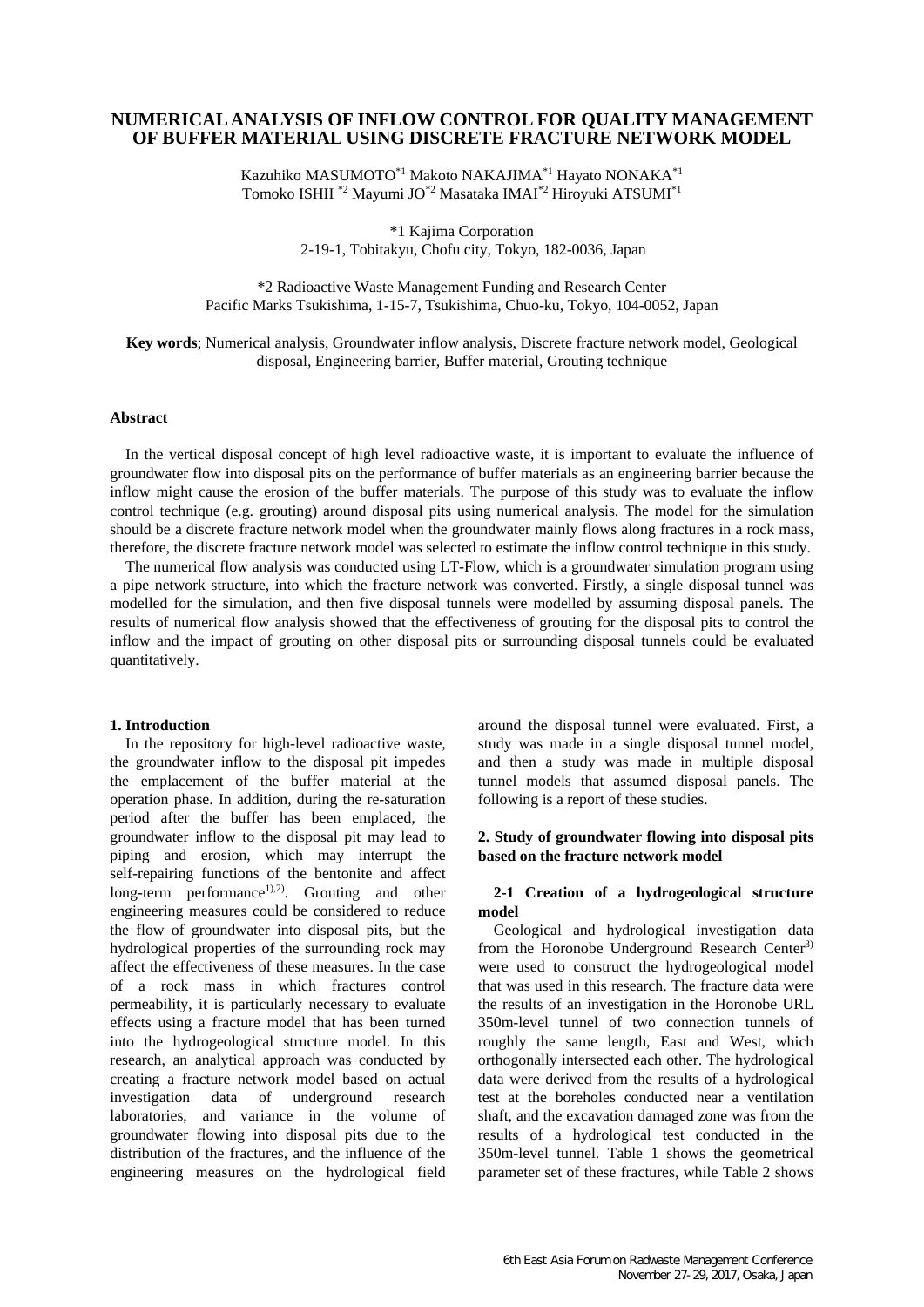the parameter set used to create the hydrological model.

Based on the statistical data of these fractures, a 100m×100m×100m block scale geological structure model<sup>4)</sup> was created using a probabilistic method. The number of realizations of the model was set at 10 based on the results of fracture network analysis $4$ ) conducted at the Mizunami URL. At that time, the host rock of the Horonobe URL was sedimentary rock, so it was decided to create the model by considering matrix structure. Specifically, fractures with a minimum 1.25m to the set 3.82m radii were generated to model the matrix structure. The total number of fractures that were created was 77,813 as the average of 10 realizations, which were coordinated with the set intensity of the 3D fractures. The hydrogeological structure model was constructed by extracting 22% of the fractures from this geological structure model, which was the proportion of permeable fractures at the Horonobe URL. These fractures were given a transmissivity by the simulation analysis of hydrological test. Figure 1 is an example of realization. In this research, a model in which the fracture network structure was converted into a pipe network<sup>5)</sup> was used for flow analysis.

| Set of<br>fracture | <b>Fracture orientation</b> |                          |                 | <b>Fracture size distribution</b> | <b>Fracture intensity</b>                |                                              |  |
|--------------------|-----------------------------|--------------------------|-----------------|-----------------------------------|------------------------------------------|----------------------------------------------|--|
|                    | Dip Strike                  | Fisher<br>coefficient    | Power low       | minimum<br>radius (m)             | P32<br>(m <sup>2</sup> /m <sup>3</sup> ) | P32adj*<br>(m <sup>2</sup> /m <sup>3</sup> ) |  |
| <b>NW</b>          | <b>N69W 52N</b>             | 16.9                     | 3.5             | 3.82                              | 0.54                                     | 0.94                                         |  |
| <b>NE</b>          | <b>N51E 51N</b>             | 13.6                     | 3.5             | 3.82                              | 0.25                                     | 0.44                                         |  |
| <b>Others</b>      | N78E 43S                    | 5.2                      | 3.5             | 3.82                              | 0.20                                     | 0.34                                         |  |
| total              |                             | $\overline{\phantom{a}}$ | $\qquad \qquad$ |                                   | 0.98                                     | 1.71                                         |  |

Table 1 Geometrical parameter set of the fracture

\*convert to 1.25m of minimum radius

| Table 2 Parameter set for hydrogeological model                       |                                                   |  |  |  |  |  |
|-----------------------------------------------------------------------|---------------------------------------------------|--|--|--|--|--|
| <b>Parameter</b>                                                      | <b>Investigation data</b>                         |  |  |  |  |  |
| Proportion of permeable fractures                                     | 22.2%                                             |  |  |  |  |  |
| Permeability coefficient of interval<br>including permeable fractures | $6.0 \times 10^{-9}$ m/sec<br>(test interval 65m) |  |  |  |  |  |
| Permeability coefficient of EDZ                                       | $1.0 \times 10^{-6}$ m/sec<br>(width 65m)         |  |  |  |  |  |

Permeability coefficient of matrix  $1.8 \times 10^{-11}$ m/sec



Figure 1 Hydrogeological structure model of Figure 2 Modeling of Excavation Damaged Zone discrete fracture network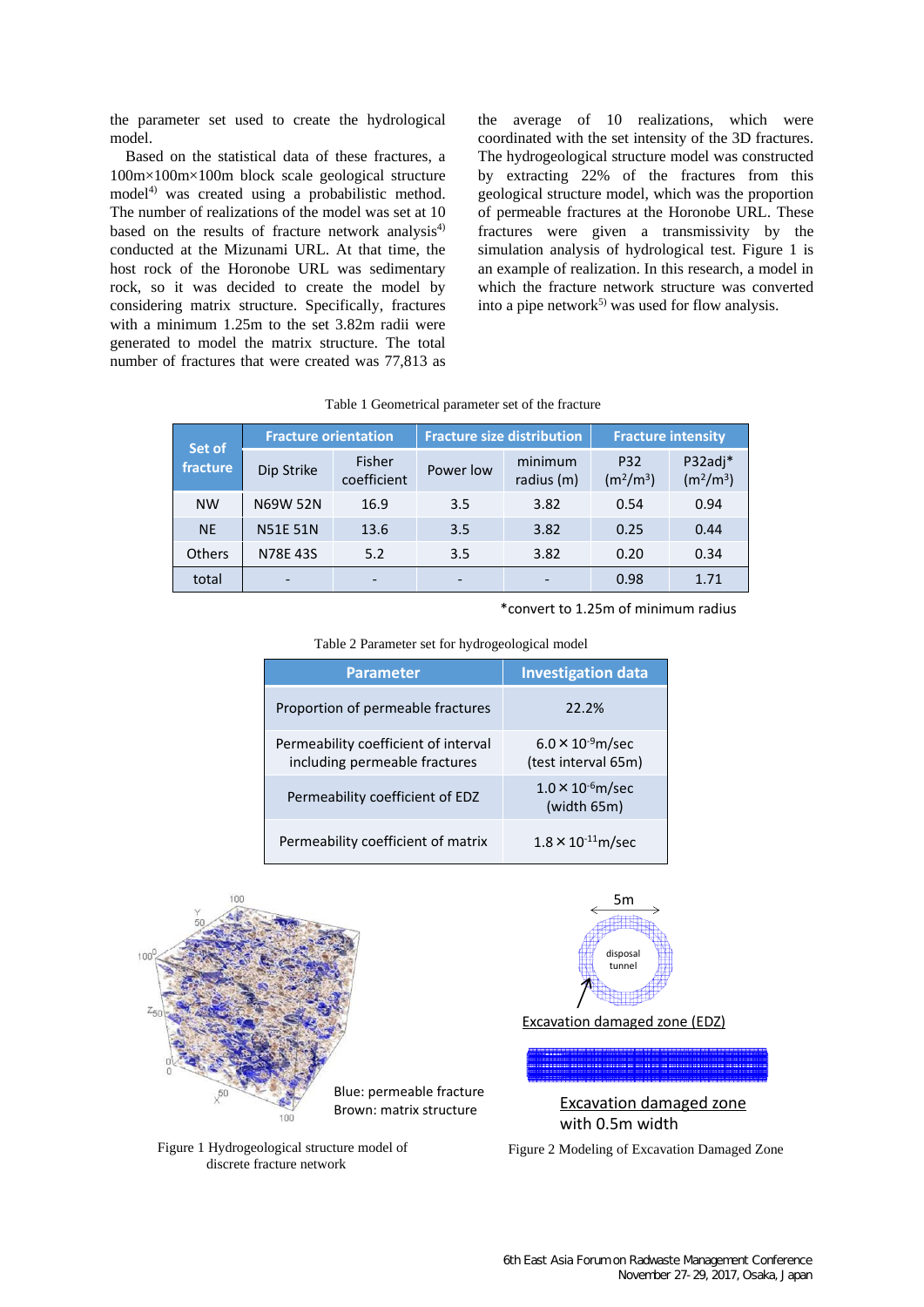#### **2-2 Modeling the disposal tunnels and pits**

One disposal tunnel and 10 vertical disposal pits were modeled in the model constructed in 2-1, and the flow analysis was conducted in the model. The disposal tunnel was a circular cavern having a length of 100m and diameter of 5m in the center of the model region. The excavation damaged zone was set with a thickness of 0.5m on the outer periphery of the disposal tunnel (Fig. 2). The boundary of the tunnel was set as the atmospheric pressure boundary. The disposal pits were turned into a model by setting pit intervals of 6.6m, radius of 1.5m, and 5.0m from the floor as the atmospheric pressure boundary. The conditions of the model boundary were a non-permeable boundary of the plane which orthogonally intersects with the axis of the disposal tunnel, with the other planes having a total head of 350m. In addition, the analysis was conducted in 3 steps: 1) at the time of disposal tunnel excavation, 2) at the time of disposal pit excavation, and 3) at the time grouting measures were implemented.

#### **2-3 Estimations of amount of groundwater flowing into disposal tunnels and pits**

Table 3 shows the results of calculating the volume of groundwater flowing into disposal tunnels for the time of disposal tunnel excavation. The tunnel inflow volume was the 10 realization average, which

Table 3 Results of flow analyses during disposal tunnel excavation

| <b>RZN</b>  | Single-tunnel     | Multiple-tunnel inflow (L/min) |                |                |                |                |  |  |  |
|-------------|-------------------|--------------------------------|----------------|----------------|----------------|----------------|--|--|--|
|             | inflow<br>(L/min) | G1                             | G <sub>2</sub> | G <sub>3</sub> | G <sub>4</sub> | G <sub>5</sub> |  |  |  |
| <b>HR01</b> | 7.10              | 0.03                           | 2.49           | 3.43           | 4.49           | 6.02           |  |  |  |
| <b>HR02</b> | 10.35             | 0.98                           | 1.38           | 4.52           | 8.14           | 27.83          |  |  |  |
| <b>HR03</b> | 2.84              | 0.65                           | 0.56           | 1.05           | 4.11           | 4.09           |  |  |  |
| <b>HR04</b> | 3.76              | 1.43                           | 1.63           | 1.06           | 1.11           | 3.70           |  |  |  |
| <b>HR05</b> | 3.20              | 15.57                          | 6.04           | 1.74           | 0.09           | 7.89           |  |  |  |
| <b>HR06</b> | 8.15              | 5.36                           | 3.60           | 4.63           | 0.61           | 14.25          |  |  |  |
| <b>HR07</b> | 10.78             | 5.84                           | 1.95           | 7.37           | 4.08           | 5.78           |  |  |  |
| <b>HR08</b> | 48.25             | 2.501                          | 4.91           | 30.77          | 20.51          | 11.65          |  |  |  |
| <b>HR09</b> | 2.06              | 117.60                         | 24.44          | 1.01           | 0.77           | 6.79           |  |  |  |
| <b>HR10</b> | 10.77             | 9.93                           | 2.50           | 6.83           | 1.69           | 3.74           |  |  |  |
| Avg.        | 10.73             | 15.99                          | 4.95           | 6.24           | 4.56           | 9.17           |  |  |  |
|             |                   |                                |                |                |                |                |  |  |  |

Table 4 Results of flow analyses during disposal pit excavation

|             | tunnel inflow<br>before pit<br>excavation | tunnel inflow<br>after pit<br>excavation | disposal pit inflow $(L/min)$ |      |      |      |      |      |      | tunnel and<br>disposal pit | number of |       |                   |                                 |
|-------------|-------------------------------------------|------------------------------------------|-------------------------------|------|------|------|------|------|------|----------------------------|-----------|-------|-------------------|---------------------------------|
| <b>RLZ</b>  |                                           |                                          | No.1                          | No.2 | No.3 | No.4 | No.5 | No.6 | No.7 | No.8                       | No.9      | No.10 | inflow<br>(L/min) | disposal pit of<br>$>0.5$ L/min |
| <b>HR01</b> | 7.10                                      | 4.65                                     | 0.12                          | 0.35 | 0.17 | 0.04 | 0.46 | 0.04 | 0.74 | 0.45                       | 0.53      | 0.00  | 7.55              | 2                               |
| <b>HR02</b> | 10.35                                     | 8.82                                     | 0.12                          | 0.19 | 0.04 | 0.02 | 0.16 | 0.25 | 0.28 | 0.09                       | 0.23      | 0.27  | 10.48             | 0                               |
| <b>HR03</b> | 2.84                                      | 2.04                                     | 0.05                          | 0.07 | 0.08 | 0.20 | 0.01 | 0.00 | 0.32 | 0.29                       | 0.00      | 0.00  | 3.05              | 0                               |
| <b>HR04</b> | 3.76                                      | 3.21                                     | 0.21                          | 0.02 | 0.05 | 0.00 | 0.01 | 0.12 | 0.04 | 0.09                       | 0.02      | 0.02  | 3.79              | 0                               |
| <b>HR05</b> | 3.20                                      | 2.13                                     | 0.06                          | 0.11 | 0.02 | 0.20 | 0.82 | 0.00 | 0.00 | 0.56                       | 0.00      | 0.00  | 3.90              | $\overline{2}$                  |
| <b>HR06</b> | 8.15                                      | 6.55                                     | 0.09                          | 0.23 | 0.11 | 0.42 | 0.16 | 0.64 | 0.01 | 0.14                       | 0.02      | 0.06  | 8.43              |                                 |
| <b>HR07</b> | 10.78                                     | 7.70                                     | 0.01                          | 0.01 | 0.04 | 0.95 | 0.11 | 0.35 | 0.32 | 1.15                       | 0.88      | 0.17  | 11.69             | 3                               |
| <b>HR08</b> | 48.25                                     | 38.19                                    | 5.54                          | 0.48 | 1.04 | 0.71 | 0.40 | 1.47 | 0.78 | 0.34                       | 0.05      | 0.01  | 49.01             | 5                               |
| <b>HR09</b> | 2.06                                      | 1.57                                     | 0.02                          | 0.00 | 0.06 | 0.09 | 0.00 | 0.00 | 0.17 | 0.10                       | 0.09      | 0.47  | 2.57              | $\Omega$                        |
| <b>HR10</b> | 10.77                                     | 9.22                                     | 0.07                          | 0.19 | 0.97 | 0.03 | 0.14 | 0.07 | 0.05 | 0.04                       | 0.01      | 0.04  | 10.83             |                                 |
| avg.        | 10.73                                     | 8.41                                     |                               |      |      |      | 0.27 |      |      |                            |           |       | 11.13             | total 14                        |



Fracture with >0.01L/min (HR10)

Figure 3 Distribution of disposal pit inflow Figure 4 Distribution of fractures intersecting with disposal pit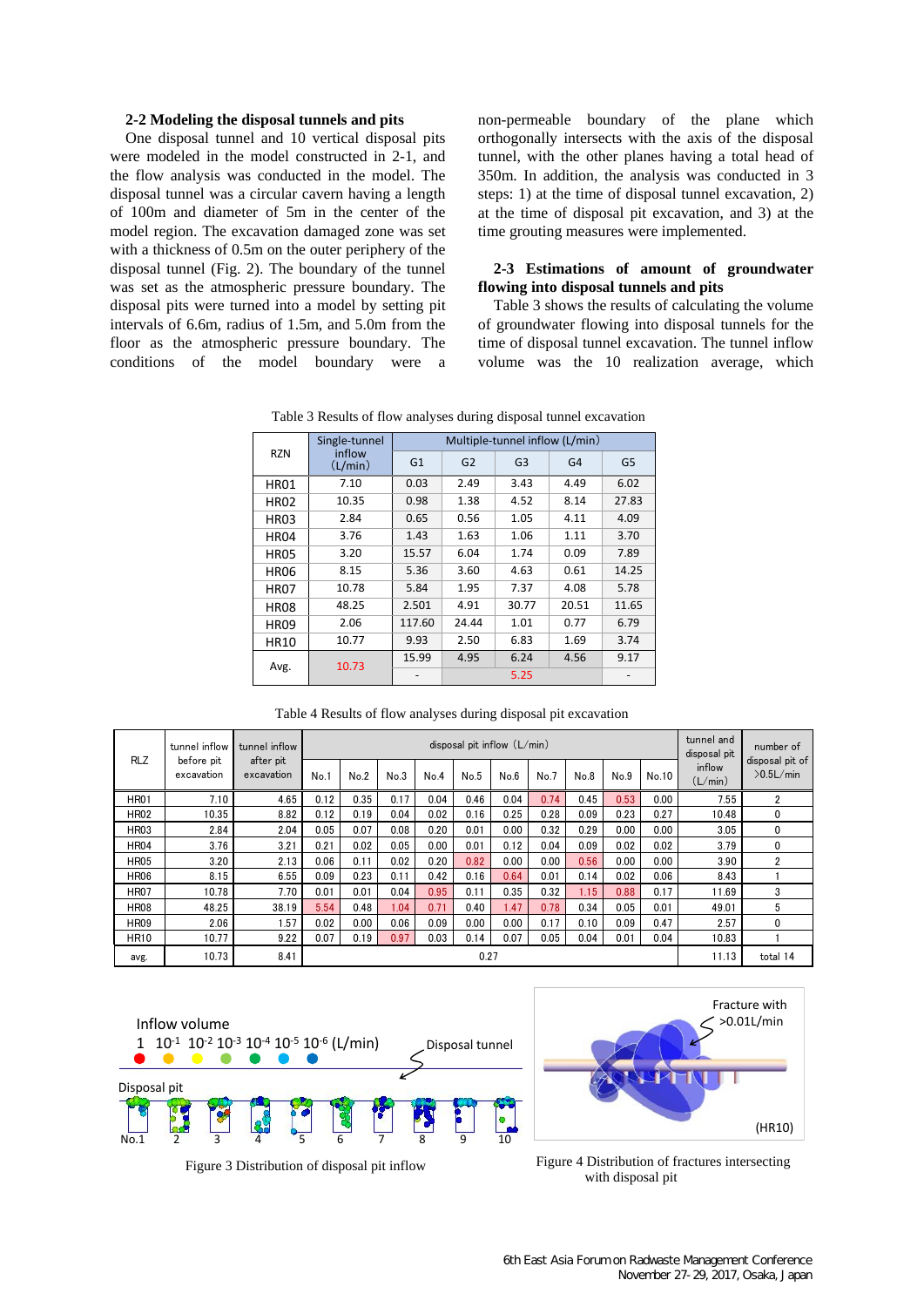indicated 10.73L/min. This roughly corresponded with the actual measured value of inflow for 100m of the 350m-level tunnel of Horonobe URL.

Table 4 shows the results of calculations made for the time of disposal pit excavation. The average inflow volume of the disposal pits was 0.27L/min, which varied depending on the realization and disposal pit. This can be said to be the result of inconsistencies in the fractures. For example, Figure 3 shows the distribution of disposal pit inflow locations, and Figure 4 shows the distribution of fractures having a flow volume of 0.01L/min or more that intersects with the disposal pits, for one realization (HR10). In addition to the inflow locations seen from the excavation damaged zone adjacent to the tunnel, groundwater inflow can be seen in places where fractures intersect with disposal pits. The number of disposal pits having an inflow volume per pit of at least 0.5L/min was a maximum of 5 pits /10 pits per realization. A total of 14 of the 100 disposal pits had a value of at least 0.5L/min.

### **2-4 Changes in inflow volume due to grouting measures**

Grouting measures as an inflow control technique for the disposal pits were turned into a model by reducing the permeability within a 1.5m area around the disposal pits that showed an inflow volume of at least 0.1L/min. When creating the model, the permeability coefficient of pipes that go through the area of grout improvement shown in Figure 5, was reduced to 13% for the initial model based on the improvement target value of pre-grouting. As a result of this calculation, the inflow volume to the disposal pits subjected to grouting was reduced by an average of 33%, and the number of disposal pits having inflow volume of 0.1L/min or less was increased from 51 to 76. Figure 6 shows an example of the analytical results. In the No. 2, 3 and 5 pits where grouting was taken, the inflow volume was significantly reduced. However, at No. 4, which was sandwiched between these grouting pits, it can be seen that the inflow volume had increased slightly due to changing groundwater flow paths.

## **3. Study of groundwater flowing into the disposal pits in the multiple tunnel model**

#### **3-1 Modeling the multiple tunnels**

Assuming actual disposal panels, the presence or absence of a nearby disposal tunnel, the continuation of fractures into the tunnel, etc., may affect the groundwater inflow to the disposal pits. Therefore, the volume of groundwater flowing into disposal pits was analytically estimated by creating a model of multiple tunnels. When constructing this model, the 10 hydrogeological structure models created in 2-1 were each given 5 parallel disposal tunnels having a







Figure 6 Results of flow analyses before and after grouting



Figure 7 Multiple-tunnel model of discrete fracture network

| Table 5 Summary of number of disposal pits |  |
|--------------------------------------------|--|
| with $>0.5$ L/min inflow                   |  |

| <b>RZN</b>           | Single-<br>tunnel | Multiple-tunnel |                |      |       |  |  |  |
|----------------------|-------------------|-----------------|----------------|------|-------|--|--|--|
|                      |                   | G <sub>2</sub>  | G <sub>3</sub> | G4   | Total |  |  |  |
| <b>HR01</b>          | 2/10              | 0/10            | 0/10           | 1/10 | 1/30  |  |  |  |
| <b>HR02</b>          | 0/10              | 0/10            | 0/10           | 1/10 | 1/30  |  |  |  |
| <b>HR03</b>          | 0/10              | 0/10            | 0/10           | 1/10 | 1/30  |  |  |  |
| <b>HR04</b>          | 0/10              | 0/10            | 0/10           | 0/10 | 0/30  |  |  |  |
| <b>HR05</b>          | 2/10              | 1/10            | 1/10           | 1/10 | 3/30  |  |  |  |
| <b>HR06</b>          | 1/10              | 0/10            | 0/10           | 0/10 | 0/30  |  |  |  |
| <b>HR07</b>          | 3/10              | 0/10            | 3/10           | 2/10 | 5/30  |  |  |  |
| <b>HR08</b>          | 5/10              | 0/10            | 6/10           | 7/10 | 13/30 |  |  |  |
| <b>HR09</b>          | 0/10              | 1/10            | 0/10           | 0/10 | 1/30  |  |  |  |
| <b>HR10</b>          | 1/10              | 0/10            | 0/10           | 0/10 | 0/30  |  |  |  |
| Avg. per<br>100 pits | 14.0/100          | 8.3/100         |                |      |       |  |  |  |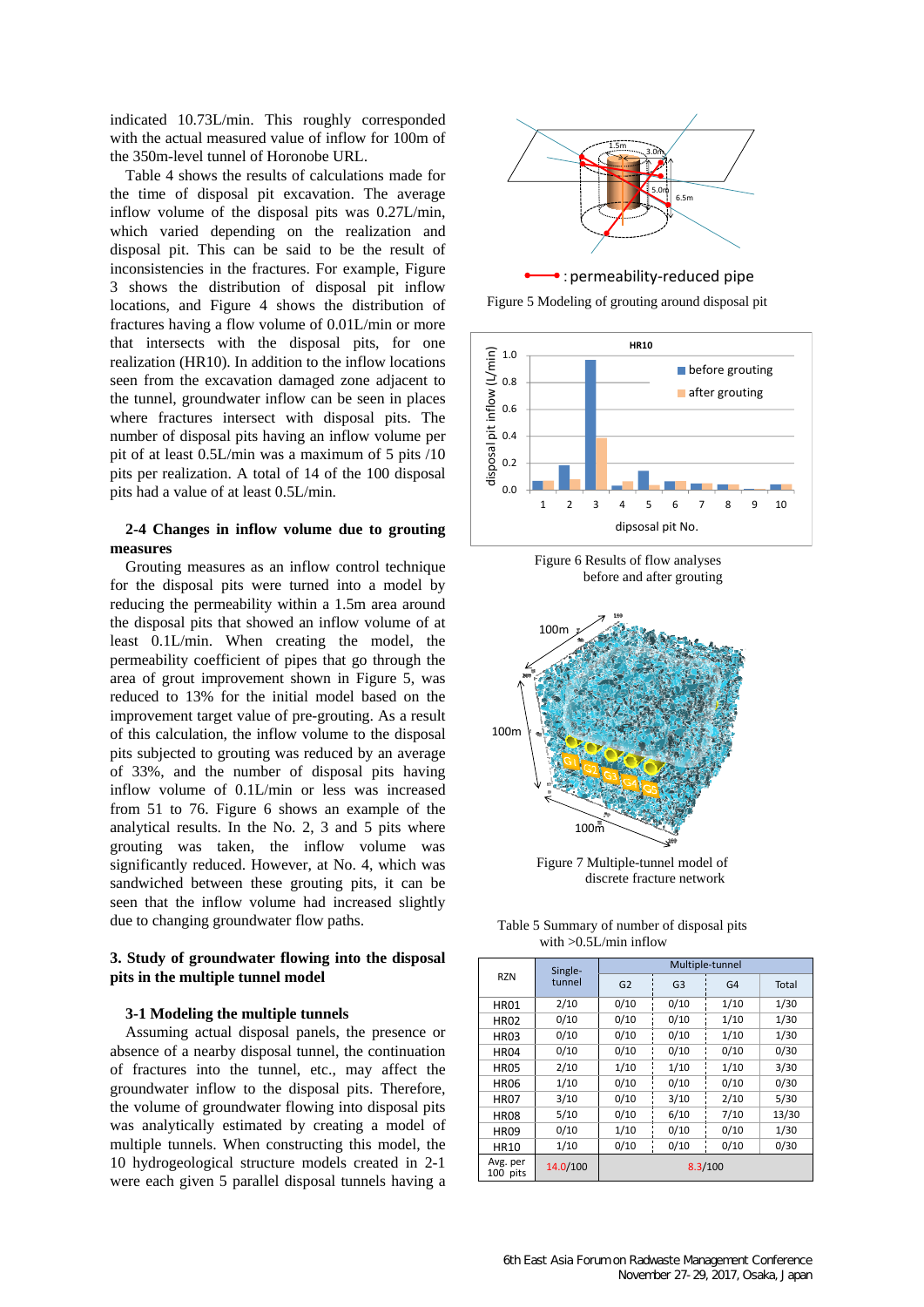diameter of 5.0m and spaced at 12m intervals. The floors of each of these disposal tunnels were given 10 disposal pits having a height of 5m and radius of 1.5m (Figure 7). As was the case with the single tunnel, the plane which orthogonally intersected with the axis of the disposal tunnel became the non-permeable boundary, while other model boundaries had a total head of 350m. It should be noted that the groundwater volume was evaluated using data from the middle 3 of the 5 disposal tunnels (G2 to G4 in Figure 7) in order to evaluate the influence of adjacent disposal tunnels.

## **3-2 Estimations of amount of groundwater flowing into disposal tunnels and pits in the multiple tunnel models**

Flow analyses were conducted at the time of the disposal tunnel excavation, and comparisons were made between the analytical results of the single- and multiple-tunnel models (Table 3). Although variance was seen in each realization, it could be concluded that inflow locations were dispersed when there was an adjacent disposal tunnel. In the multiple-tunnel model, the average inflow volume per disposal tunnel was 5.25L/min, which was only about half the value in the single-tunnel model.

Next, flow analyses were conducted at the time of the disposal pit excavation. Table 5 shows the number of disposal pits with an inflow volume of at least 0.5L/min per pit. Here it can be seen that only 25 disposal pits had a value of at least 0.5L/min of the 300 pits in the multiple-tunnel model, that is, 8.3 pits per 100 pits, about 60% of the number of pits in the single-tunnel model. From these results, we could confirm that the existence of adjacent disposal tunnels or pits helped to greatly reduce the amount of groundwater flowing into disposal tunnels and pits.

### **3-3 Changes in inflow volume due to grouting measures in multiple tunnel models**

Using the multiple-tunnel model of HR08, which was the realization having the greatest volume of inflow during disposal pit excavation, a flow analysis was conducted when grouting measures were implemented. Figure 8 shows 6 disposal pits where the inflow value exceeded 0.5L/min and where grouting as an inflow control technique was conducted in the order of initial inflow volume ((1) to (6) in the figure). As with 2-4, grouting was modeled by reducing the permeability within an area of 1.5m around the target disposal pit, and the flow analysis was conducted. Figure 9 shows the results of the inflow volume reduction by the grouting, and the amount of inflow increase in disposal pits of around the grouting pits, arranged in the order of (1) to (6). Inflow volume decreased in all of the grouting pits, but in the disposal pits of adjacent tunnels, inflow volume increased slightly due to change of



Figure 8 Grouting pits and order of grouting (HR08)



Figure 9 Results of inflow change of disposal pits in the order of grouting

groundwater flow paths. However, overall the amount of inflow reduction in grouting pits was 6.45L/min, while the amount of inflow increase in disposal pits of adjacent tunnels was limited to 1.23L/min, indicating that the grouting measures were effective in reducing the amount of inflow.

### **4. Concluding remarks**

In a rock mass where fractures control permeability, variance in disposal pit inflow due to the distribution of fractures, and the influence of engineering measures on the hydrological fields around disposal tunnels could be quantitatively evaluated with analyses using discrete fracture network models. In addition, by creating a model of multiple disposal tunnels, it was possible to quantitatively evaluate the reduction of inflow volume by the dispersion of inflow locations due to the influence of adjacent tunnels, and the increase in inflow volume resulting from changing groundwater flow paths.

This research was conducted as part of the "Development of Advanced Technology for Engineering Components of HLW Disposal" project under a grant from the Agency for Natural Resources and Energy of the Japanese Ministry of Economy, Trade and Industry (METI).